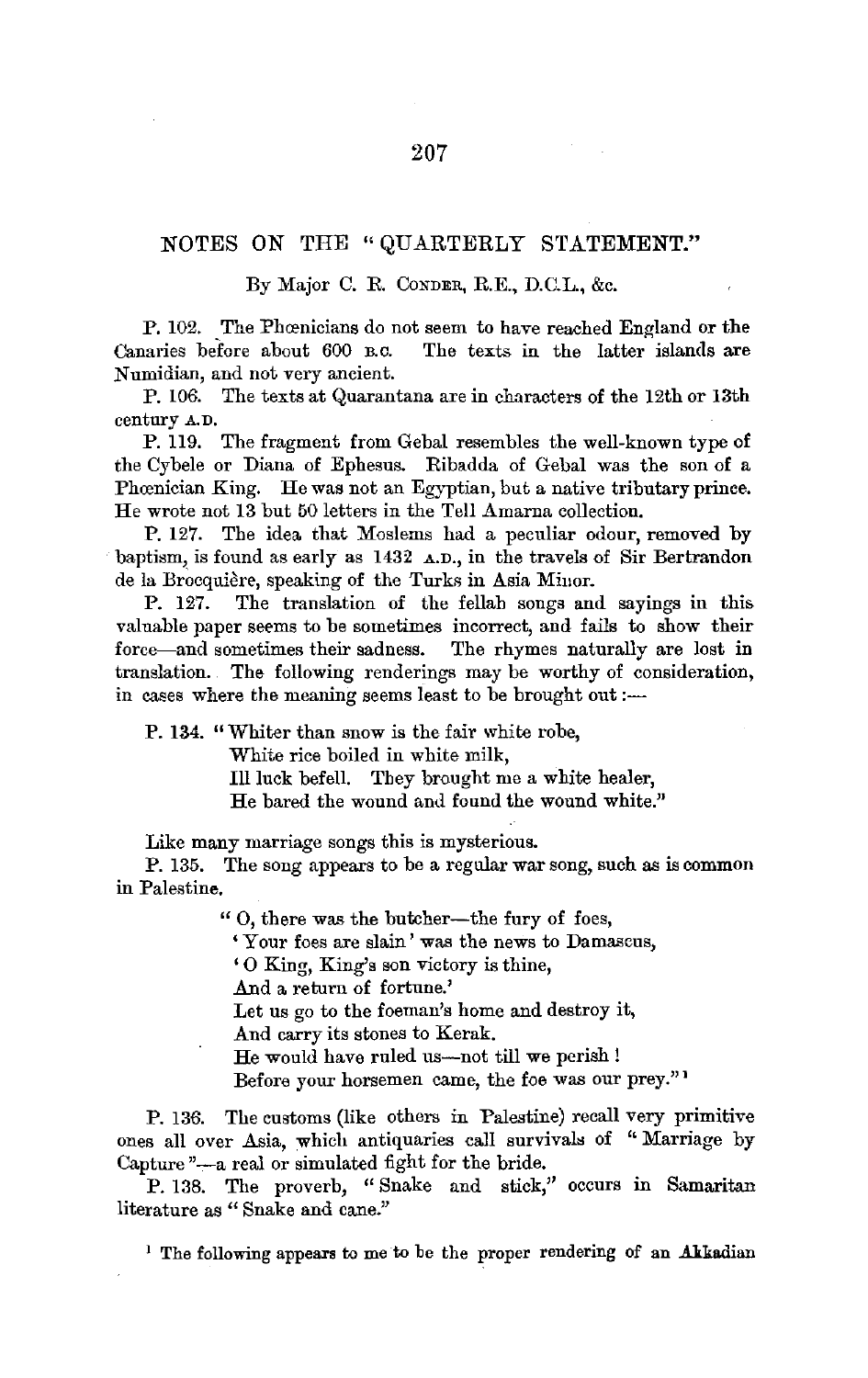**P.** 139. The "untying the shoe" *is* very interesting in connection with the Levirate ceremony of "loosing the shoe," which is not confined to the Jews. The shoe is intimately connected with weddings in the mythology and folk-lore of all Asiatics.

P. 141. The dirge of a hunter seems modern in form.

" There is the gun but not the hero, The gun rusts with dew, There is the gun, the hero has not come. There is none to clean the gun. **0,** youth, forbid to breathe the breeze, There is nought to snare in the grave, And no goodly gun, **0** my love."

**The** woman's dirge appears to run-

" Fold quietly the shroud around her feet, Hamdah was precious as silver, 0, Hasan, buy her; Weigh the coin and buy her-Her step in the house is worth it all."

P. 137. The tales of heroes sung at marriages would be very interesting to collect : in some cases they are probably taken from books, such as are read in the Lebanon, but if they are merely oral they might be valuable.

The war song which records the news being sent to Damascus to a "King" seems to be probably ancient, going back to the 8th or 9th

war-song older than the seventh century B.C., which may be compared with the modern fellah song :-

> " Leading the herd You trod the corn I go knee deep I stay not my foot Nut first in fault My host obeys me You come and waste The foeman's field He comes and wastes Thy field O foe The corn grows high What caru we The corn is ripe What care we The lot of death *Be* thine to taste The lot of life May I enjoy."